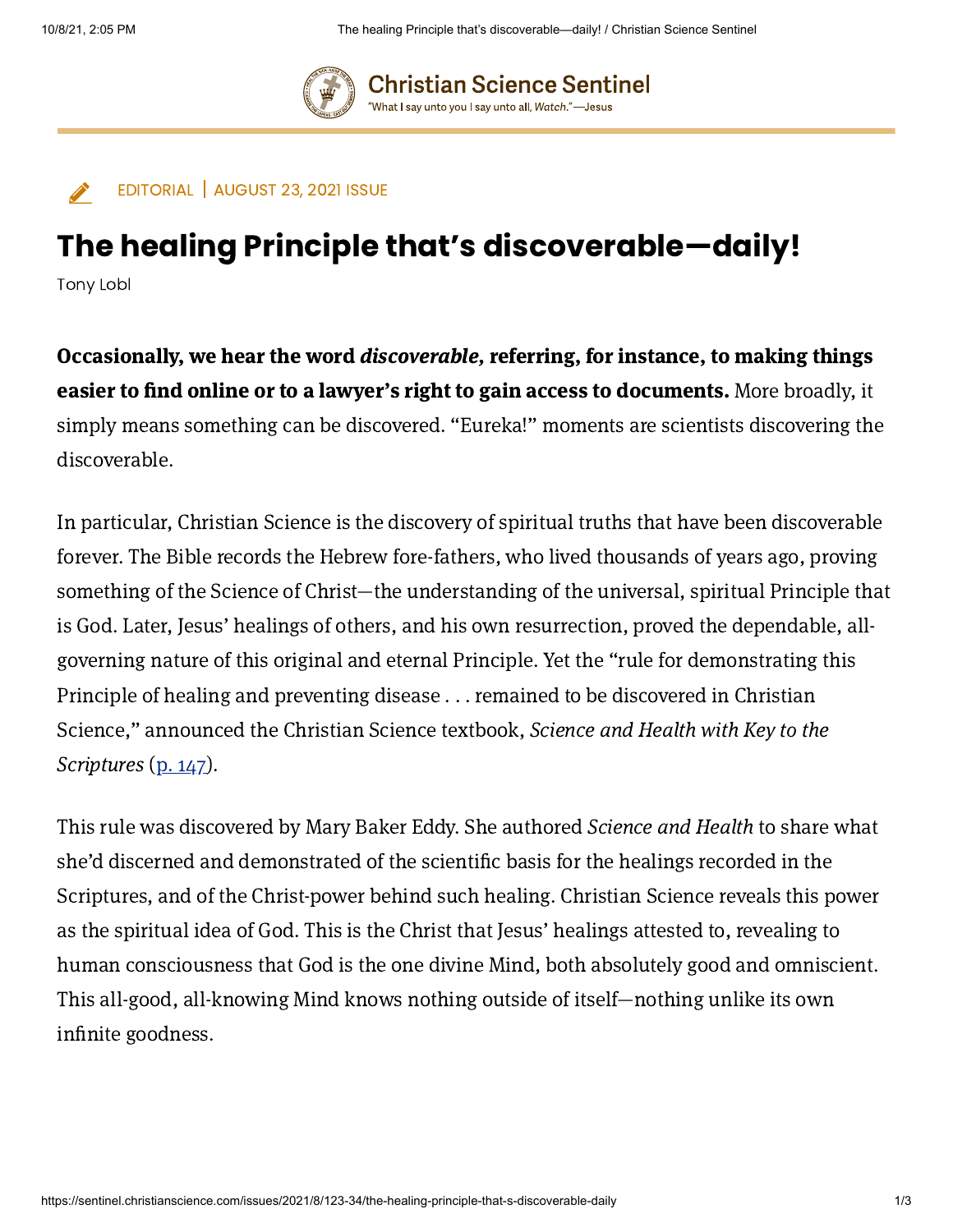This means that God is actually unaware of our struggles with sickness or sin. That might make God sound like an aloof and unloving Parent, an un-tender Shepherd. Yet the opposite is true. Spiritually grasping that God doesn't know the evils we face actually brings us the most embracing sense, and proof, of being tenderly cared for by God.

Here's an example of why this is true. In her book Unity of Good, Mrs. Eddy recounts how gaining a clear consciousness "that the infinite recognizes no disease"  $(p, 7)$  so bound her to God as to empower the immediate healing of a cancer that had ravaged an individual's body. Referring to this and other cases she cured with Christian Science, she adds, "Certain selfproved propositions pour into my waiting thought in connection with these experiences; and here is one such conviction: that an acknowledgment of the perfection of the infinite Unseen confers a power nothing else can."

God is infinite, yet unseen by the material senses. This indicates why Science needed discovering. The spiritually perfect but physically invisible nature of the divine Principle, Love, had to be made perceptible to humanity.

This unveiling of God's nature is still needed. While Science is fully revealed in the Bible and Science and Health, it remains to be widely recognized and fully demonstrated. Humanity's need, individually and collectively, is to become ever more conscious of God's reality and to prove practical the harmony that Principle produces and sustains.

This demands something of us. Jesus described himself as "the way" [\(John](https://login.concord.christianscience.com/concord3/search/?query=John%2014%3A6&book=tfccs.main.hb.kj) 14:6), but could not do our walking for us along the path of salvation he mapped out. Similarly, we cannot passively assimilate the discovery revealed in Science and Health. We must actively seek spiritual breakthroughs in our understanding. As we study the Bible and Science and Health, a story, a sentence—sometimes just a word that stands out as we read—can lift us to see some spiritually scientific idea or truth that's new to us, bringing healing and transformation.

But what if we hit a dry spell, when no such insights are coming to us? At such times, like all great discoverers, we persist. First, we can be encouraged by all that we've already discerned and proved of divine Principle, Love. Second, even when we least feel like doing so, we can still study Science and turn to God in quiet communion, because it's never the case that the